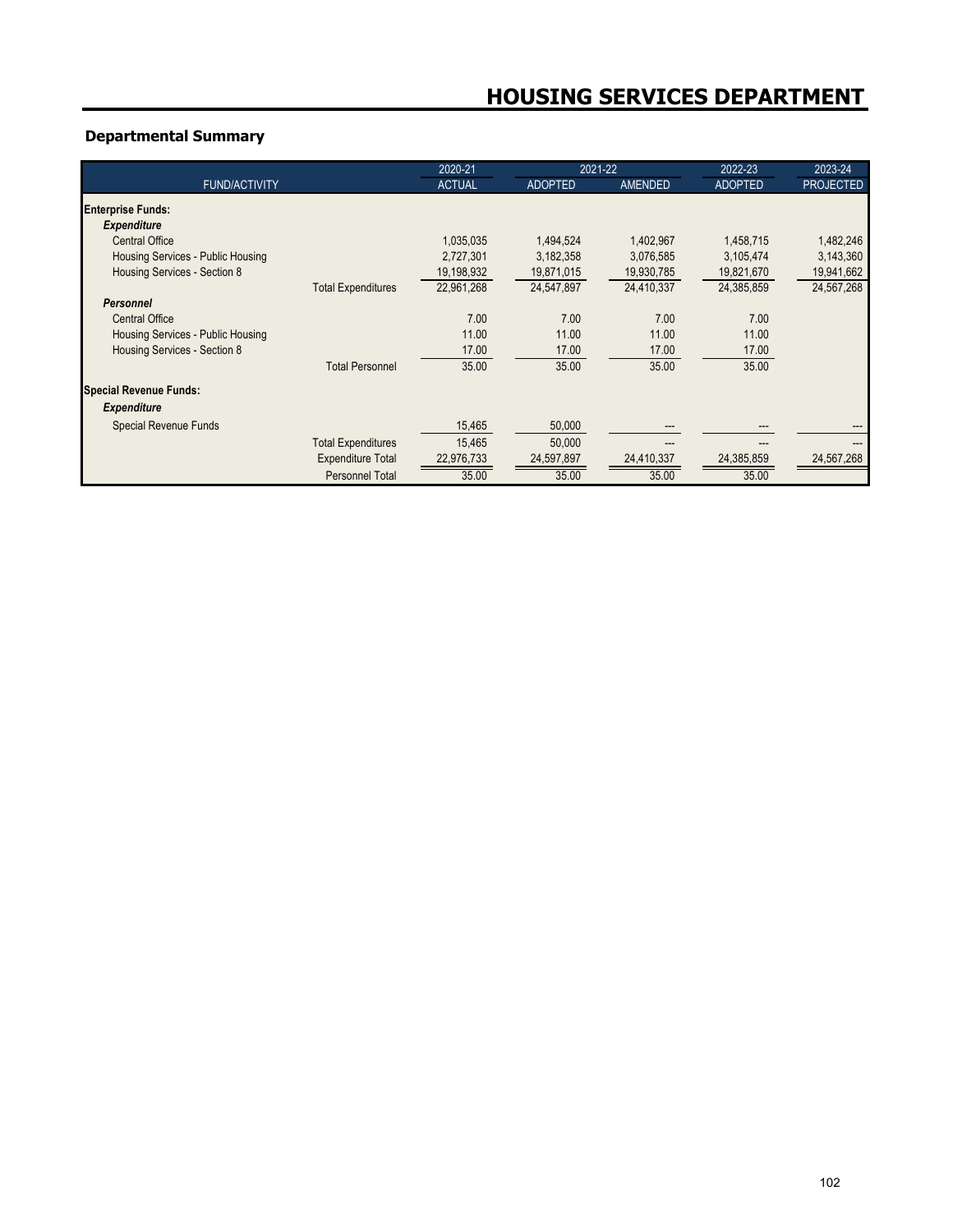# **HOUSING SERVICES DEPARTMENT**

# **Housing Services - Public Housing S350 HS120130 Des Moines Public Housing Agency Fund**

#### *Description:*

This division accounts for the revenue generated and direct costs associated with the operation of all Public Housing units. Beginning in FY 2015, this division includes Royal View Manor, East View Manor, South View Manor, and Highland Park/Oak Park. The division also accounts for revenues and expenditures associated with operation of the Disposition Program and the 5H Homeownership program.

## *Expenditure Detail:*

|                                   | 2020-21       | 2021-22        |                | 2022-23        |
|-----------------------------------|---------------|----------------|----------------|----------------|
| <b>MAJOR OBJECT</b>               | <b>ACTUAL</b> | <b>ADOPTED</b> | <b>AMENDED</b> | <b>ADOPTED</b> |
| <b>Personal Services</b>          | 907,002       | 1.197.491      | 1,091,718      | 1,118,768      |
| <b>Contractual Services</b>       | 1,615,804     | 1,315,463      | 1,315,463      | 1,320,058      |
| <b>Other Services and Charges</b> | 104.006       | 21.221         | 21,221         | 18.465         |
| Commodities                       | 100,489       | 648,183        | 648,183        | 648,183        |
| <b>Total Expenditures</b>         | 2.727.301     | 3.182.358      | 3.076.585      | 3,105,474      |
|                                   |               |                |                |                |
| Subsidy                           | 2,727,301     | (114,641)      | ---            |                |

#### *Personnel Detail:*

| PERMANENT FULL-TIME POSITIONS                  | 2020-21       |                | 2021-22 |                |  |
|------------------------------------------------|---------------|----------------|---------|----------------|--|
| <b>JOB CLASSIFICATION TITLE</b>                | <b>ACTUAL</b> | <b>ADOPTED</b> | AMENDED | <b>ADOPTED</b> |  |
| <b>Public Housing Administrator</b>            | 1.00          | 1.00           | 1.00    | 1.00           |  |
| <b>Housing Services Projects Specialist</b>    | 1.00          | 1.00           | 1.00    | 1.00           |  |
| Housing Services Maintenance Team Leader       | 1.00          | 1.00           | 1.00    | 1.00           |  |
| Housing Services Maintenance Mechanic A        | 3.00          | 3.00           | 2.00    | 2.00           |  |
| Senior Housing Case Manager                    | 1.00          | 1.00           | 1.00    | 1.00           |  |
| Housing Services Housing Case Manager          | 1.00          | 1.00           | 1.00    | 1.00           |  |
| <b>Resident Services Coordinator</b>           | 1.00          | 1.00           | 1.00    | 1.00           |  |
| <b>Housing Services Application Specialist</b> | 1.00          | 1.00           | 1.00    | 1.00           |  |
| Family Self-sufficiency Coordinator            | 1.00          | 1.00           | 1.00    | 1.00           |  |
| Housing Services Mainenance Mechanic B         |               |                | 1.00    | 1.00           |  |
| <b>Total Full-time Permanent Employees</b>     | 11.00         | 11.00          | 11.00   | 11.00          |  |

There was a backfill of a Housing Services Maintenance Mechanic. New maintenance mechanic positions start at the B level.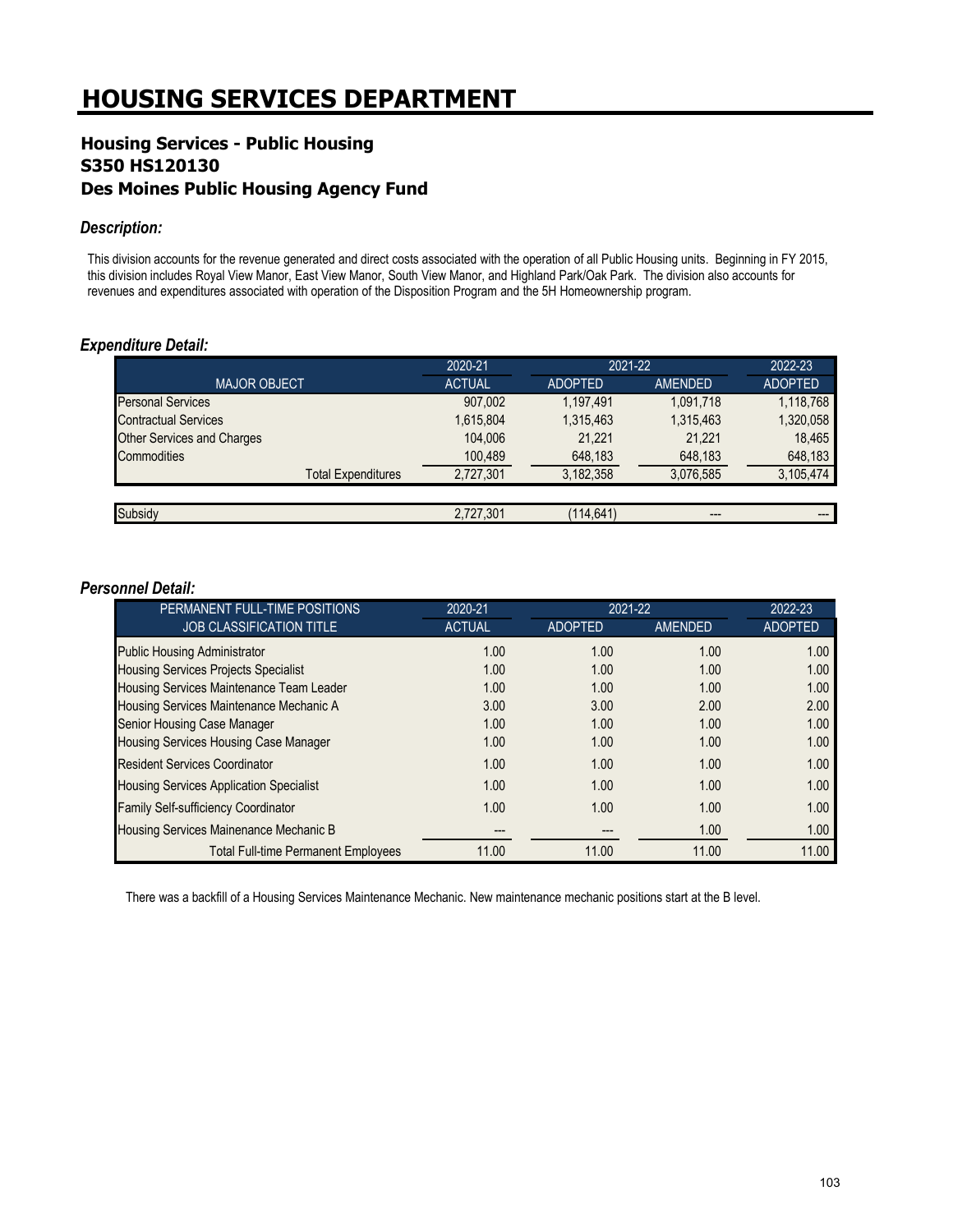# **Housing Services - Section 8 S350 HS125000 Des Moines Public Housing Agency Fund**

## *Description:*

The function of Section 8 is to provide management and administrative support for the City's affordable Section 8 program.

## *Expenditure Detail:*

|                                   | 2020-21       | 2021-22        |            | 2022-23        |
|-----------------------------------|---------------|----------------|------------|----------------|
| <b>MAJOR OBJECT</b>               | <b>ACTUAL</b> | <b>ADOPTED</b> | AMENDED    | <b>ADOPTED</b> |
| <b>Personal Services</b>          | 1,207,008     | 1,393,451      | 1,453,221  | 1,515,524      |
| <b>Contractual Services</b>       | 17,961,569    | 18,312,194     | 18,312,194 | 18,140,776     |
| <b>Other Services and Charges</b> | 28,651        | ---            | $---$      |                |
| Commodities                       | 1,704         | 165,370        | 165,370    | 165,370        |
| <b>Total Expenditures</b>         | 19.198.932    | 19,871,015     | 19,930,785 | 19,821,670     |
|                                   |               |                |            |                |
| Subsidy                           | 19,198,932    | (170,662)      | (110,892)  | ---            |

## *Personnel Detail:*

| PERMANENT FULL-TIME POSITIONS                    | 2020-21       |                | 2021-22 |                |  |
|--------------------------------------------------|---------------|----------------|---------|----------------|--|
| JOB CLASSIFICATION TITLE                         | <b>ACTUAL</b> | <b>ADOPTED</b> | AMENDED | <b>ADOPTED</b> |  |
| Housing Services Voucher Administrator           | 1.00          | 1.00           | 1.00    | 1.00           |  |
| <b>Housing Services Administrative Secretary</b> | 1.00          | 1.00           | 1.00    | 1.00           |  |
| Housing Services Inspections Team Leader         | 1.00          | 1.00           | 1.00    | 1.00           |  |
| <b>Housing Services Housing Inspector</b>        | 2.00          | 2.00           | 2.00    | 2.00           |  |
| Family Self-Sufficiency Coordinator              | 3.00          | 3.00           | 3.00    | 3.00           |  |
| Senior Housing Case Manager                      | 2.00          | 2.00           | 2.00    | 2.00           |  |
| Housing Services Housing Case Manager            | 6.00          | 6.00           | 6.00    | 6.00           |  |
| <b>Housing Services Application Specialist</b>   | 1.00          | 1.00           | 1.00    | 1.00           |  |
| <b>Total Full-time Permanent Employees</b>       | 17.00         | 17.00          | 17.00   | 17.00          |  |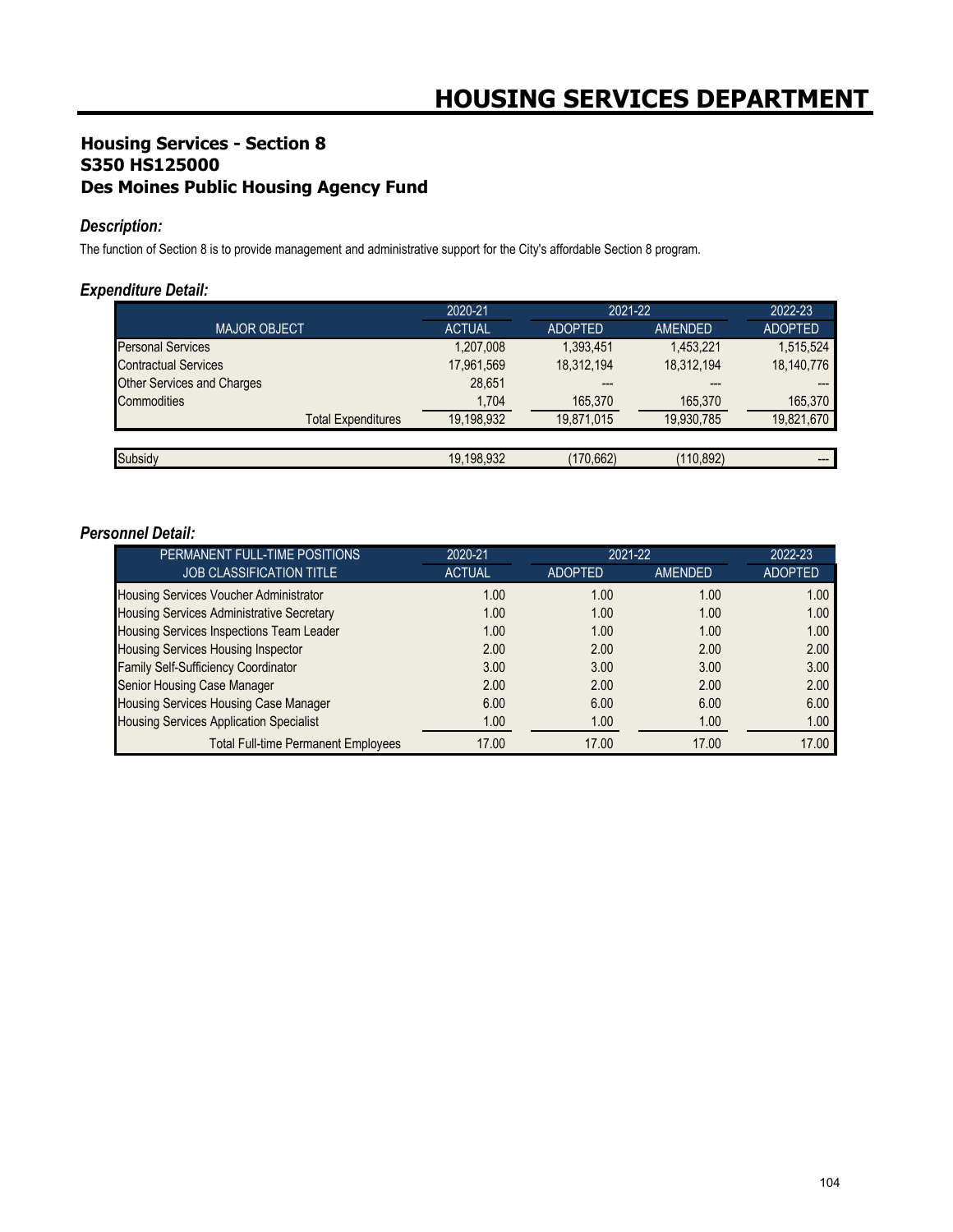# **Central Office S350 HS001000 Des Moines Public Housing Agency Fund**

## *Description:*

The function of the Central Office division is to provide administrative oversight and support for public housing units and Section 8 program rental units. Support includes development of annual operating budgets that conform with the City's annual budget process and the HUD budgeting process; provide budgetary control, compliance, and reporting throughout the department; and assure accurate collection of all accounts payable and payment of all outstanding bills.

## *Expenditure Detail:*

|                                   | 2020-21       |                | 2021-22   |                |
|-----------------------------------|---------------|----------------|-----------|----------------|
| <b>MAJOR OBJECT</b>               | <b>ACTUAL</b> | <b>ADOPTED</b> | AMENDED   | <b>ADOPTED</b> |
| <b>Personal Services</b>          | 734.752       | 913.748        | 849.365   | 881,633        |
| <b>Contractual Services</b>       | 300,283       | 166.042        | 162.348   | 162,348        |
| <b>Other Services and Charges</b> | ---           | 325,000        | 301,520   | 325,000        |
| Commodities                       | $---$         | 89,734         | 89,734    | 89,734         |
| <b>Total Expenditures</b>         | ,035,035      | 1.494.524      | 1.402.967 | 1,458,715      |
|                                   |               |                |           |                |
| Subsidy                           | 1,035,035     | 361.073        | ---       |                |

## *Personnel Detail:*

| PERMANENT FULL-TIME POSITIONS              | 2020-21       | 2021-22        | 2022-23  |                |
|--------------------------------------------|---------------|----------------|----------|----------------|
| <b>JOB CLASSIFICATION TITLE</b>            | <b>ACTUAL</b> | <b>ADOPTED</b> | AMENDED. | <b>ADOPTED</b> |
| <b>Housing Services Administrator</b>      | 1.00          | 1.00           | 1.00     | 1.00           |
| Housing Research & Develop Administrator   | 1.00          | 1.00           | 1.00     | 1.00           |
| <b>Housing Services Accounting Manager</b> | 1.00          | 1.00           | 1.00     | 1.00           |
| <b>Housing Systems Administrator</b>       | 1.00          | 1.00           | 1.00     | 1.00           |
| <b>Housing Services Accounting Analyst</b> | 1.00          | 1.00           | 1.00     | 1.00           |
| <b>Housing Services Bookkeeper</b>         | 1.00          | 1.00           | 1.00     | 1.00           |
| Housing Services Administrative Secretary  | 1.00          | 1.00           | 1.00     | 1.00           |
| <b>Total Full-time Permanent Employees</b> | 7.00          | 7.00           | 7.00     | 7.00           |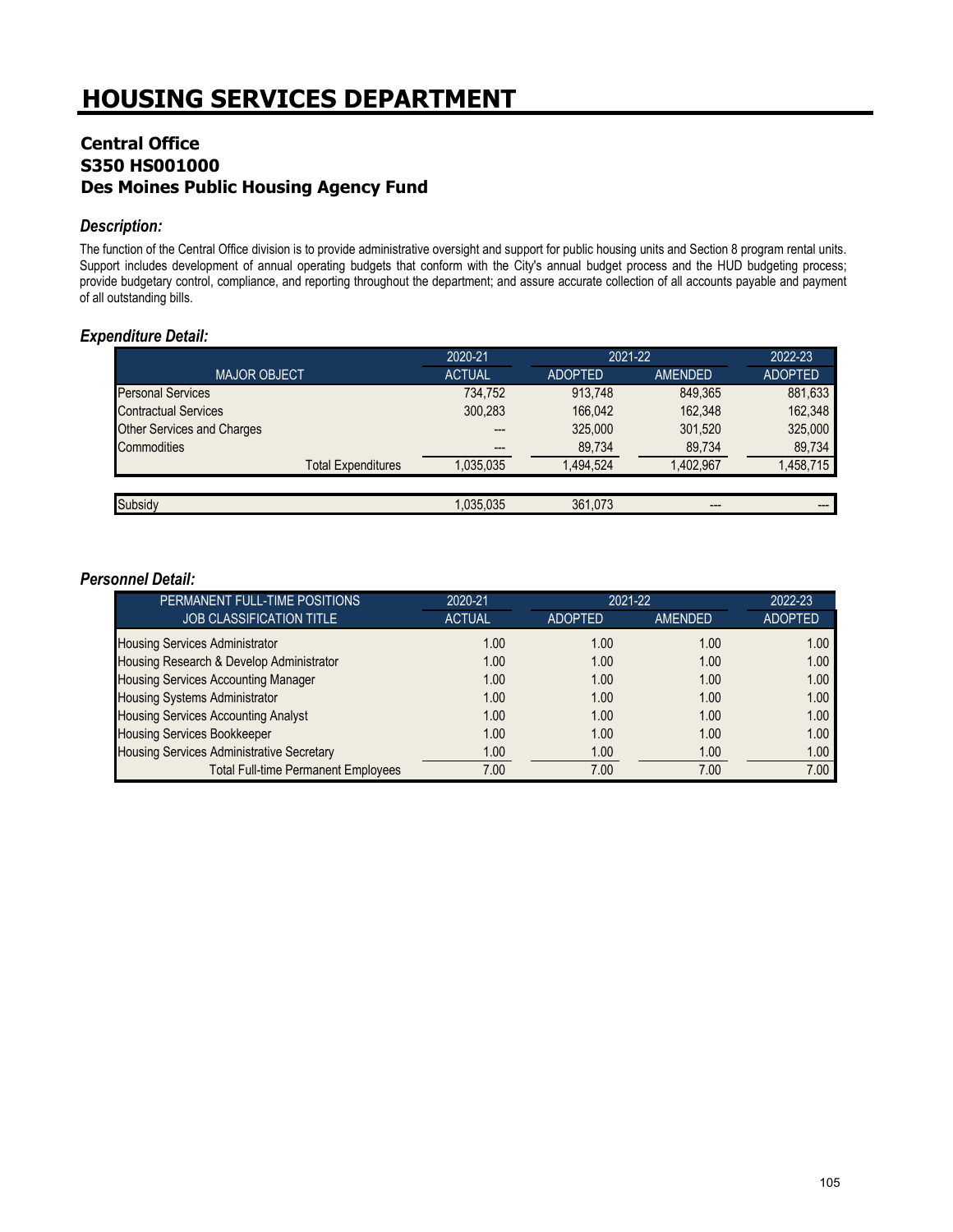## **Special Revenue and Other Funds**

|                                              | 2020-21       | 2021-22        |                | 2022-23        |
|----------------------------------------------|---------------|----------------|----------------|----------------|
| ORGANIZATION CODE                            | <b>ACTUAL</b> | <b>ADOPTED</b> | <b>AMENDED</b> | <b>ADOPTED</b> |
| <b>Special Revenue Funds</b>                 |               |                |                |                |
| <b>Grants</b>                                |               |                |                |                |
| <b>Community Services Block Grants</b>       |               |                |                |                |
| <b>Lead Based Paint Programs</b>             | 1,574         | 50,000         | ---            | ---            |
| Thrivent                                     | 13,891        | $---$          | ---            | ---            |
| <b>Subtotal CSBG Grants</b>                  | 15,465        | 50,000         | ---            | ---            |
|                                              |               |                |                |                |
| <b>Subtotal Grants</b>                       | 15,465        | 50,000         |                | ---            |
| <b>Total Special Revenue Funds</b>           | 15,465        | 50,000         |                | ---            |
| <b>Total Special Revenue and Other Funds</b> | 15,465        | 50,000         |                | ---            |

# **Special Revenue Fund Definitions And Descriptions**

#### **Nongrant**

Community Service Programs - These are special programs with the City of Des Moines that expand on federal programs. These include the administration of Mid-American Energy's I-CARE program which provides additional energy assistance to low income residents, BankOn Central Iowa financial literacy program, funding from the United Way, and the Holiday Baskets project which provides gifts to needy families during the holiday season.

#### **Community Services Block Grants**

Lead Based Paint Programs - Polk County Housing Trust Funds provides the City funds for Lead Based Paint Removal and Emergency Repair Loans for qualified city-owned properties. Funding for Polk County Housing Trust Fund comes from the State of Iowa, Polk County, and private donors.